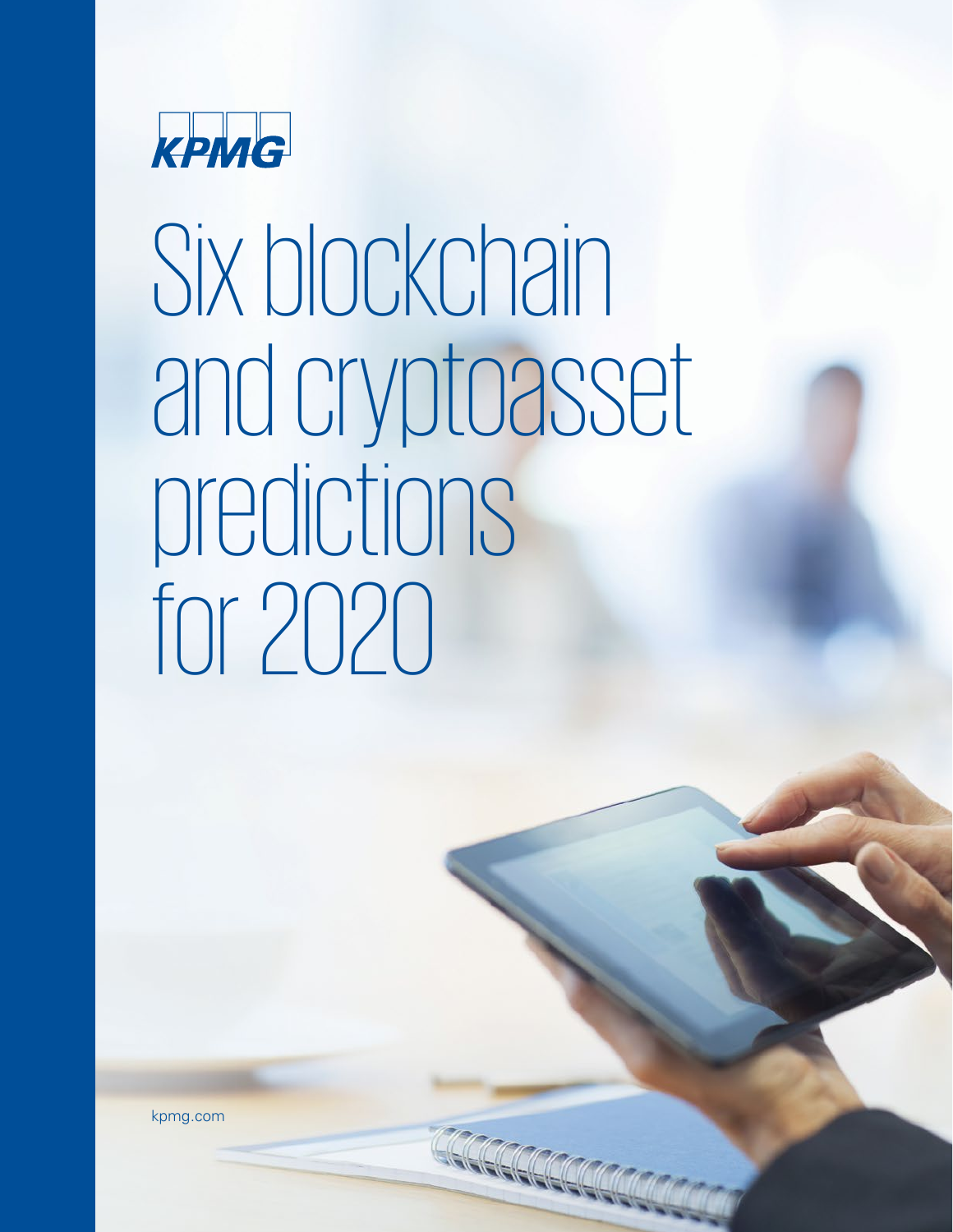**In 2019, leading organizations across industries moved blockchain and cryptoassets beyond the hype phase and migrated these technologies into the adoption phase. With the arrival of 2020, those organizations taking an innovative approach to data and digital asset exchanges and protection—using blockchain infrastructure and developing crypto custody capabilities—will not only gain first-mover advantage and differentiate themselves among the competition, but will likely see increased revenue and customer loyalty, among other benefits.**

"Business executives are leveraging the capabilities of blockchain and tokenized assets to spur an unprecedented level of innovation, differentiate themselves, drive new revenue models and retain market share, as well as to advance their strategies, systems and processes," said Arun Ghosh, U.S. Blockchain Leader at KPMG. "In 2020, we anticipate adoption at scale given its ubiquitous and wide availability as organizations embed enterprise blockchain in their digital strategy and investments."

## We expect the following blockchain and cryptoasset trends to emerge in 2020:



**Advancements in cryptoasset custody technology will create new market opportunities.**

One of the greatest barriers to the widespread adoption of cryptoassets is the concept of custody—how digital assets are owned, stored, secured, transferred and accessed in a decentralized environment. Until recently, there has been a lack of both technology solutions and regulatory frameworks addressing custody challenges, but new capabilities are on the rise. Multiparty computation (MPC) technology is ready for prime time and is enabling secure, highly-available wallet infrastructure for highfrequency traders and asset managers requiring instant access to their funds. In 2020, we will see more third-party technology providers and systems integrators enabling efficient adoption of MPC and other custody solutions, opening the door for new business opportunities.



**New technology frameworks and scaled adoption of cryptoassets will be driven by the public sector.**

The race to integrate crypto into existing global financial institutions is very real. Globally, governments are anticipating the launch of central bank digital currencies (CBDC) to realize strategic and competitive advantages within the global trade system. Central banks in Asia and Europe, for example, are in the final stages of launching digital currencies for future payment systems and cross-border transactions. In 2020, we at KPMG expect to assist regional and central banks in the development of well-defined technology frameworks that can anchor private sector initiatives. Accounting standards for valuation and reporting will also likely emerge.



#### **A shift from private-permissioned to interoperable blockchain implementations.**

With many private blockchain implementations coming to fruition, the next step is interoperability—integrating private and public blockchains to become ecosystems and trade networks. This will create greater efficiency across supply chains, enabling the integration of middle- and back-office processes, payment layers and more. And, given that blockchain is a cloud-first technology, this configuration of new, commercially-available distributed ledgers can serve as a 'trust layer' for existing and new data; drive accountability, reliability and traceability across ecosystems by validating and protecting stored data; and improve compliance.

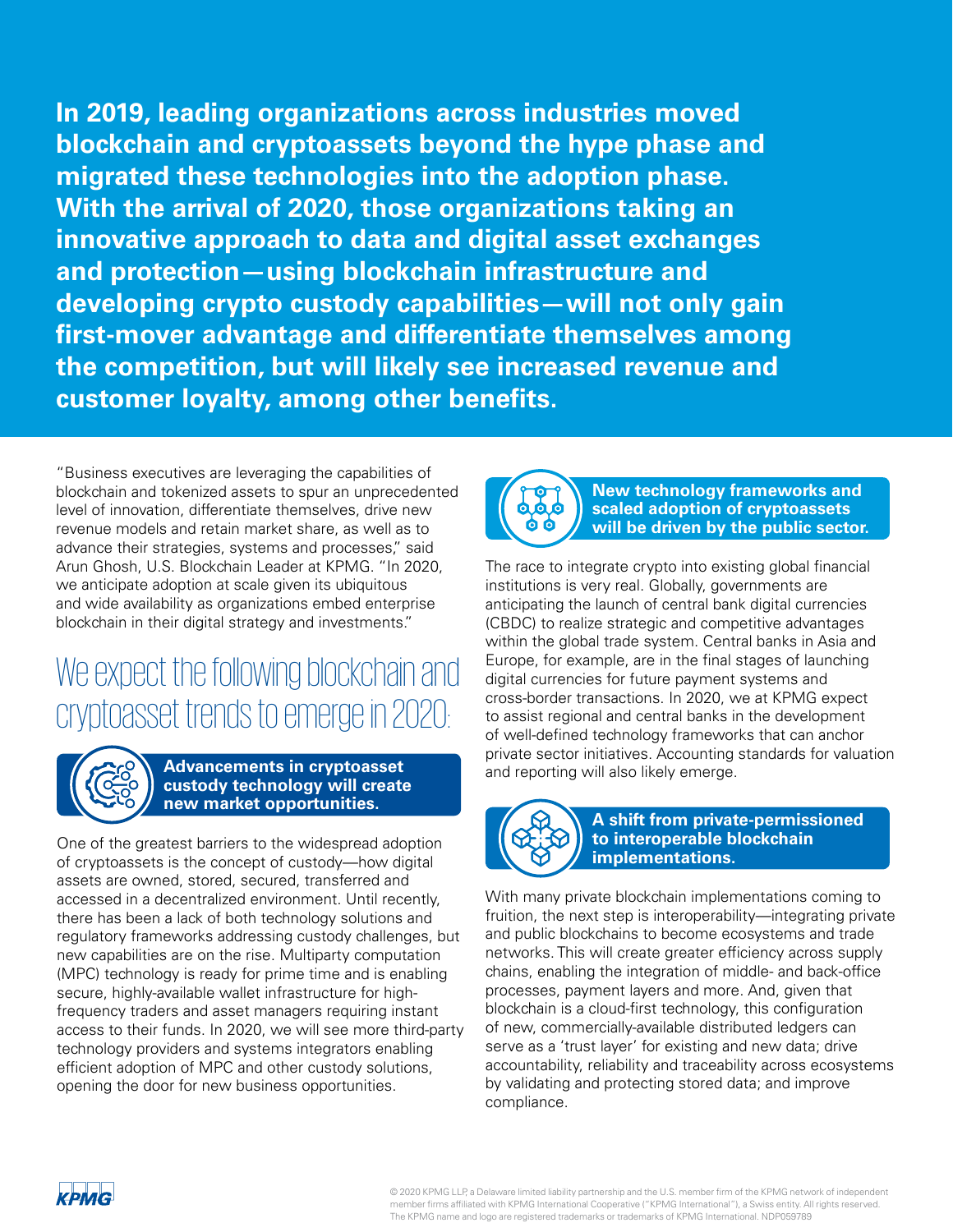

#### **Early blockchain adopters will see more success when scaling the technology with a converged artificial intelligence (AI) framework—and better results when initializing their AI investments.**

The convergence of these two technologies allows for blockchain to enable trusted AI, and vice versa. Blockchain authenticates and authorizes data models and outputs by offering an end-to-end workflow of automation and decision engines, as well as by ensuring content and data input authenticity. With maturation of machine learning and AI investments, business and IT sponsors looking for an end-to-end path of trust and verifiability can ensure their data models are protected. Beyond encrypting and authorizing access, mechanisms are also able to authenticate perspectives driven by AI. The idea is to ensure that decision making is supported by trusted data, and that models were never tampered with and were built without bad actors or poor decision inputs. Once the model processes the data, the outputs are trusted and upheld as sacrosanct.



#### **The convergence of AI, blockchain, and Internet of Things (IoT) will be used to manage climate change.**

The convergence of these technologies is enabling organizations to accelerate environmental governance, with blockchain's chain of custody being deployed as a central component to driving sustainability. Decentralized, transparent data models enabled by blockchain—which houses data transferred via IoT that is measurable using advanced analytic techniques—can be visible to a vast number of countries and regulators that are jointly monitoring and reporting on carbon emissions, rising sea levels and the remediation of toxic waste, among other applications.



#### **Zero-knowledge systems will enable new forms of self-sovereignty.**

Rapid advances in cryptography are enabling the emergence of zero-knowledge trust systems, unlocking the potential for advanced data privacy use cases and for the creation of digital identities. Zero-knowledge systems and zero-knowledge proof cryptography are allowing participants of a network to control and verify or "prove" their data, identity or other characteristics without exposing underlying information. These 2020 advances will lay the foundation for the build-out of future infrastructure to support decentralized, trusted commerce models in the years ahead.

With the hype around blockchain subsiding, and new use cases quickly demonstrating their value, now is the time for executives to consider how they will adopt this—and related—technologies to differentiate their organizations from competitors.